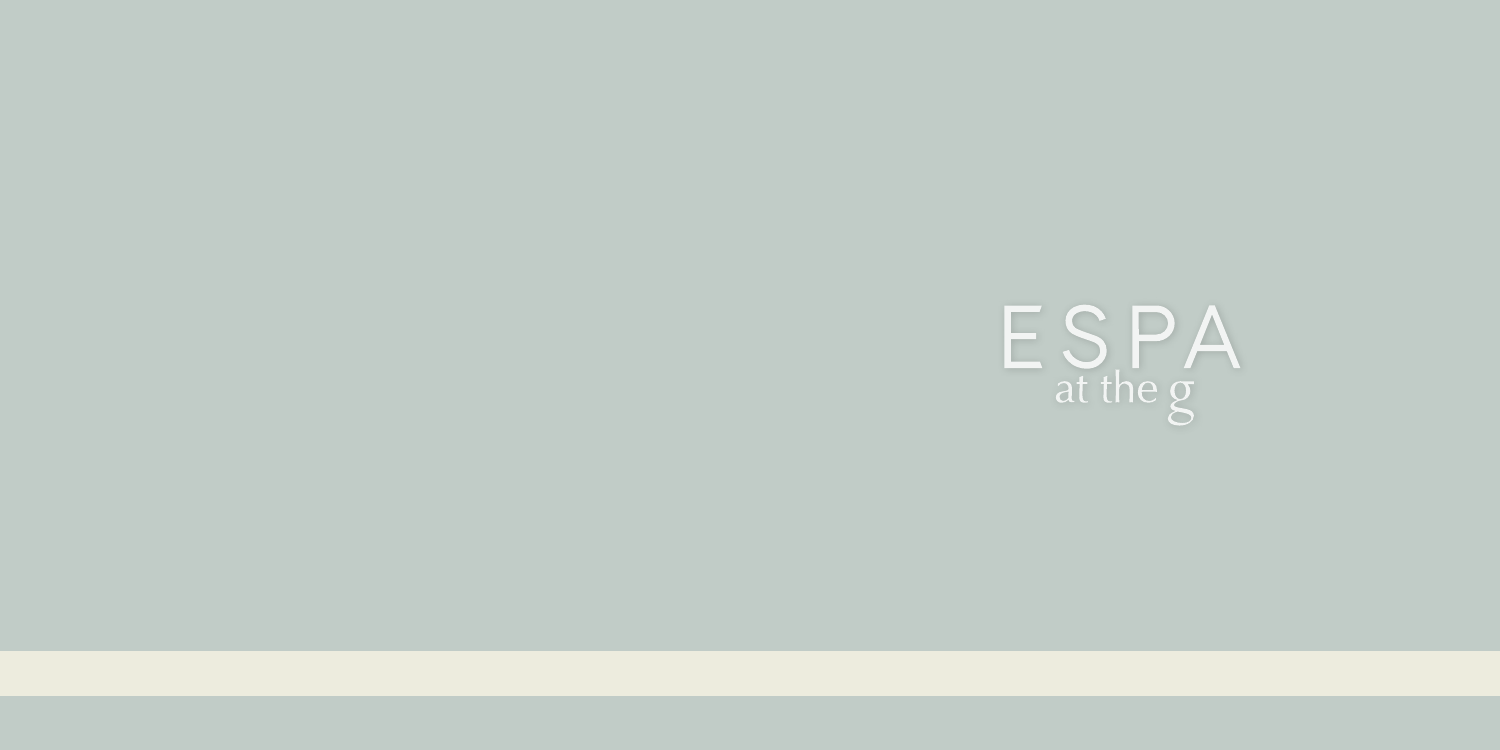# $ESPA$ <sub>at the g</sub>

ESPA at the g is located in the five star g Hotel, designed by renowned milliner, Philip Treacy and combining comfort and luxury in a totally original fashion, to offer a magnificent Galway escape.

Located on the upper two floors and proudly created by ESPA, our multi award-winning spa has everything you need to restore body, mind and spirit. Indulge in every sense with our world class spa experience, with 12 beautiful treatment rooms, a thermal suite complete with vitality hydro pool, crystal steam room, rock sauna, lifestyle showers and heated loungers. Relax and unwind in our glass pavilion overlooking the Zen garden, or work out in the fully equipped fitness studio. Restore and nourish in a complete sense with this inspired collection of personalised treatments. Results-focussed facials, high performance body treatments and immersive massages await, to nurture your body, calm your mind and leave skin looking radiantly and naturally beautiful

Open daily 8am-8pm by appointment only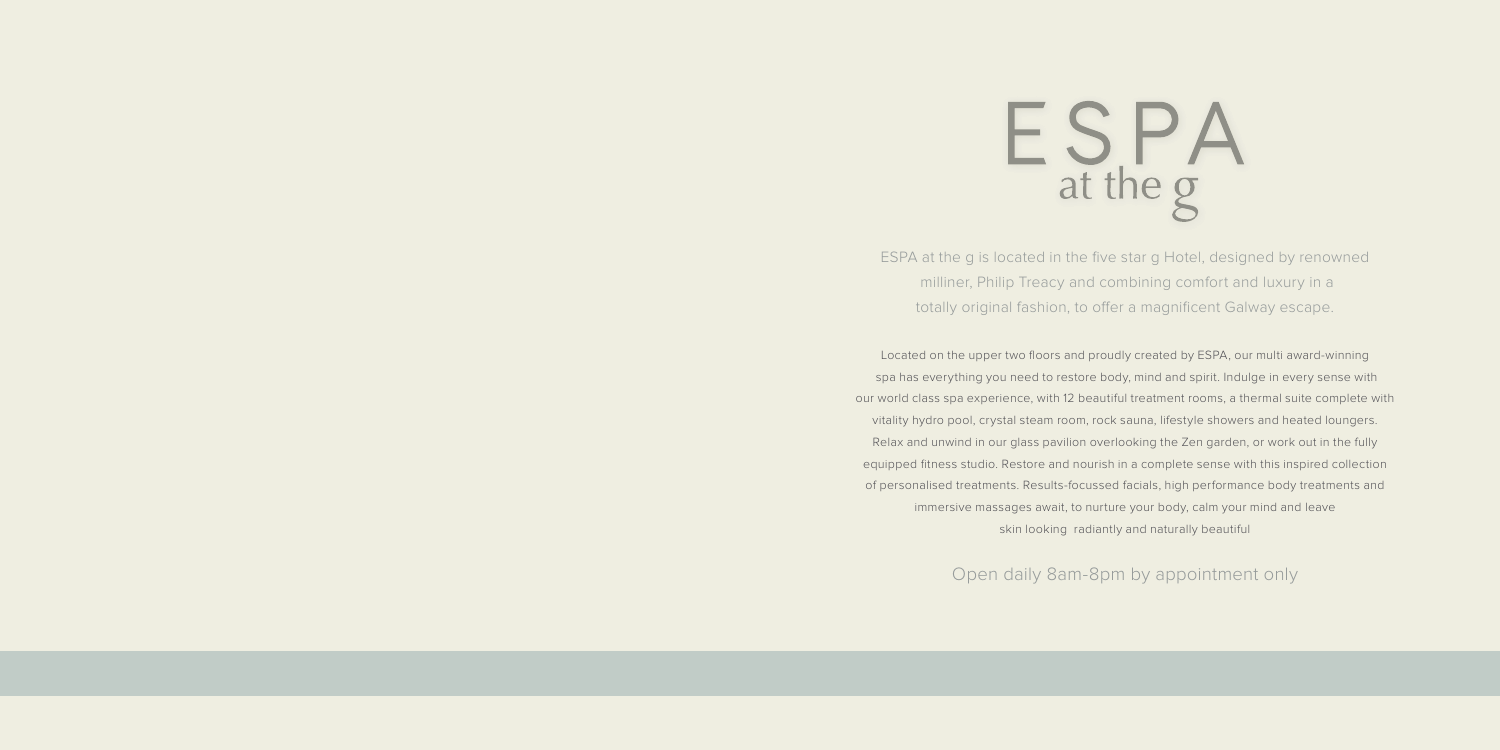$E$  SPA<br>at the g signature treatments The following signature treatments are especially designed to enhance your ESPA at the g experience. These experiences are unique to our spa and can be specifically tailored to your needs. All include time in our thermal suite which we recommend you enjoy before treatment.

| <b>Ayurvedic Ritual</b> |      | <b>Energy Enhancing</b> |      |          | <b>Chakra Balancing</b> |  |
|-------------------------|------|-------------------------|------|----------|-------------------------|--|
| $110 \; \mathrm{mins}$  | 6195 | 110 mins                | £195 | 110 mins | €195                    |  |

Restore body and mind back to balance as you find sanctuary for your senses. Applying knowledge from ancient holistic rituals, first skin is refined before a full body wrap and massage with warm aromatic oils combine to invoke relaxation.

*Includes: Foot ritual, body exfoliation, wrap using detoxifying algae or restorative marine mud, doshaspecific massage with ayurvedic oils and hot stones, scalp massage*

## **Shirodhara**

### **15 mins €25**

Complement your treatment with this traditional Ayurvedic practice of pouring warm oil onto the forehead and through the scalp to help ease the stress of the body and calm the emotions of the mind.

Restore your energy as you find sanctuary with this holistic body treatment. A totally personalised immersive experience inspired by the music and vibrancy of Galway, alongside ancient wisdom. Feel tension unravel and deeply nourish your skin as you succumb to the wonder of crystal singing bowls. Emerge with a sense of health and balance.

*Includes: Body brush, nourishing body wrap, singing bowls, scalp massage, full body massage with hot stones, facial massage*



*Includes: Full body exfoliation, full body aromatherapy massage with hot stones, scalp massage* 

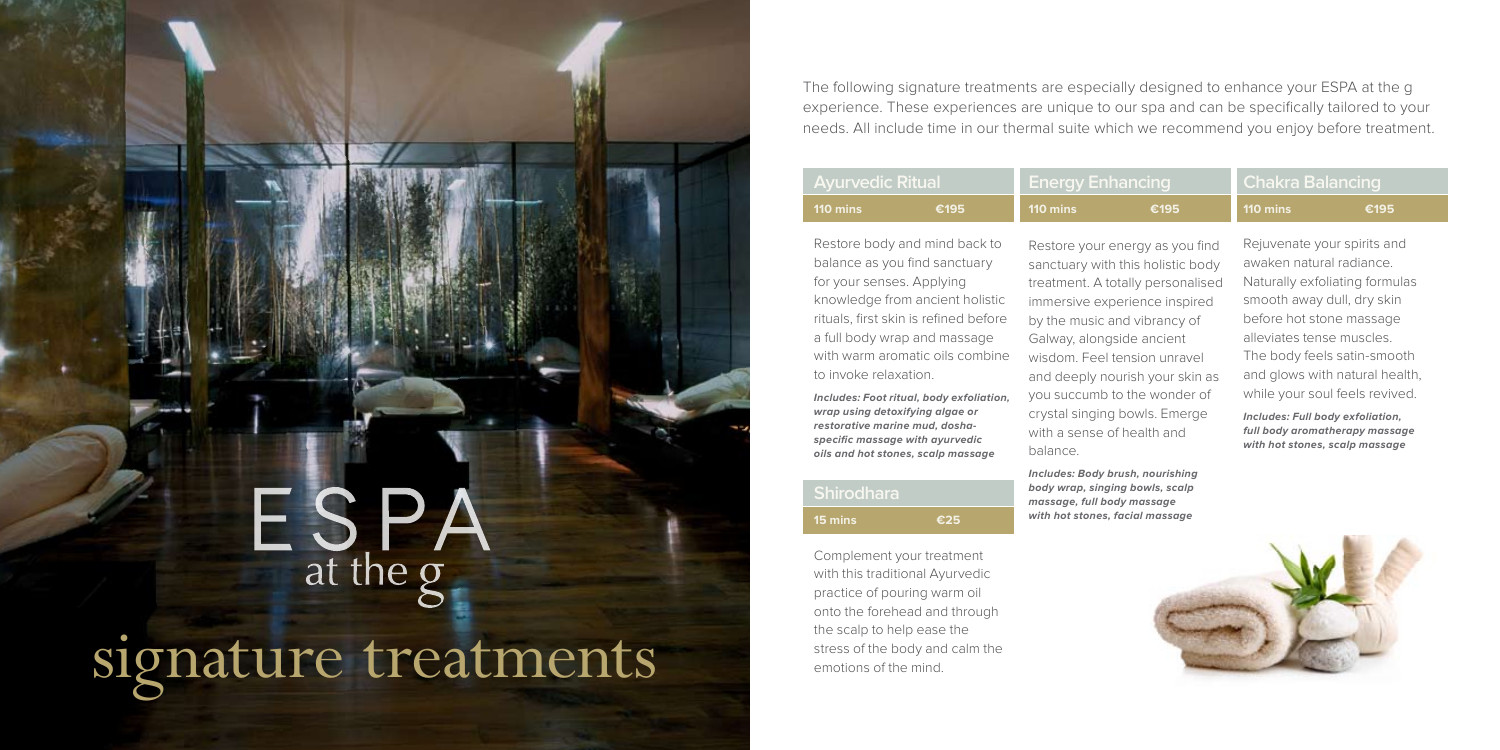# facials

Reveal skin that glows each day with natural health and beauty. By assessing your skin, lifestyle and wellbeing needs, our ESPA Experts create a truly personalized, results-focused facial using the latest innovative techniques with our powerful Tri-Active™ blends. Results are both instant and long-lasting. Skin looks clear, radiant and inner calm is blissfully restored.

### **Bespoke Facial 60 mins €100**

## **Optimal Skin Health Facial 60 mins €105**  Visibly revive skin's natural beauty, balance and

*hand & arm exfoliation & massage*

health, this specialised facial uses nature's most potent actives alongside high performance massage to achieve instant results with long-lasting benefits. *Includes: Skin analysis with Skin Vision™ lamp, triple cleanse (with brush cleanse), exfoliation, facial massage, mask,* 

Deeply cleanse, hydrate and renew with this instant result facial. Personalised to your skin's precise needs, natural ingredients work immediately to transform your complexion while aromatherapeutic oils calm your mind.

*Includes: Skin analysis with Skin Vision™ lamp, triple cleanse, exfoliation, facial massage, personalised mask, scalp massage*

| €150<br>Natural Face Lift<br>80 mins |  |
|--------------------------------------|--|
|--------------------------------------|--|

Reveal visibly resilient, healthy-looking, youthful skin. This instant result facial uses cutting edge pre and probiotic technology combined with the same benefits of physical exercise to detoxify, invigorate, sculpt and relax, leaving the skin firm, lifted and beautifully radiant.

*Includes: Skin analysis with SkinVision™ lamp, double cleanse, steam, Japanese Kobido inspired facial massage, stimulating Jade rollers, sculpting & lifting massage techniques, Lifting & Smoothing Mask, scalp massage*

**Instant Radiance Facial 80 mins €140** 

Brighten and revitalise with this intense, instantly effective facial. Innovative formulas unlock nature's power to transform a fatigued or lacklustre complexion. Fresh, toned, radiantly healthy-looking skin emerges, and your natural glow is restored.

*Includes: Skin analysis with SkinVision™ lamp, triple cleanse (including deep brush cleanse), exfoliation, Skin Radiance Mask, age-defying Rose Quartz Crystal massage, professional Lifting & Smoothing Mask, scalp massage*

ask your therapist to recommend specialist ESPA products and aftercare ask your therapist to recommend specialist ESPA products and<br>a tailor made self care plan to continue your skin care at home

### **Refining Enzyme Facial 80 mins €150**

Profoundly refine, hydrate and firm with this high performance facial. Infused with nature's most effective extracts, a stimulating Pumpkin Enzyme peel works alongside signature Tri-Active™ blends to boost cell renewal while intensely smoothing and lifting your complexion and instantly reviving skin's beauty.

*Includes: Skin analysis with SkinVision™ lamp, deep brush cleanse, Pumpkin Enzyme Peel, age-defying Rose Quartz Crystal massage, Lifting & Smoothing Mask, scalp massage*

### **Active Enzyme Facial 80 mins €150**

Refine, hydrate and firm Natural fruit acids and pumpkin enzymes work alongside our signature Tri-Active™ blends, to boost cell renewal, even skin tone & complexion.

*Includes: Skin analysis with Skin Vision™ lamp, deep brush cleanse, Pumpkin Enzyme Peel, age-defying Rose Quartz crystal* 

**Eye Lift 25 mins €55**

Smooth, firm and hydrate with this revitalising treatment. Targeted massage and Tri-Active™ formulas combine to quench the delicate skin and diminish puffiness and dark shadows.

*Includes: Skin analysis with SkinVision™ lamp, cleanse, exfoliation to face and eye contour, eye contour massage, firming eye mask*

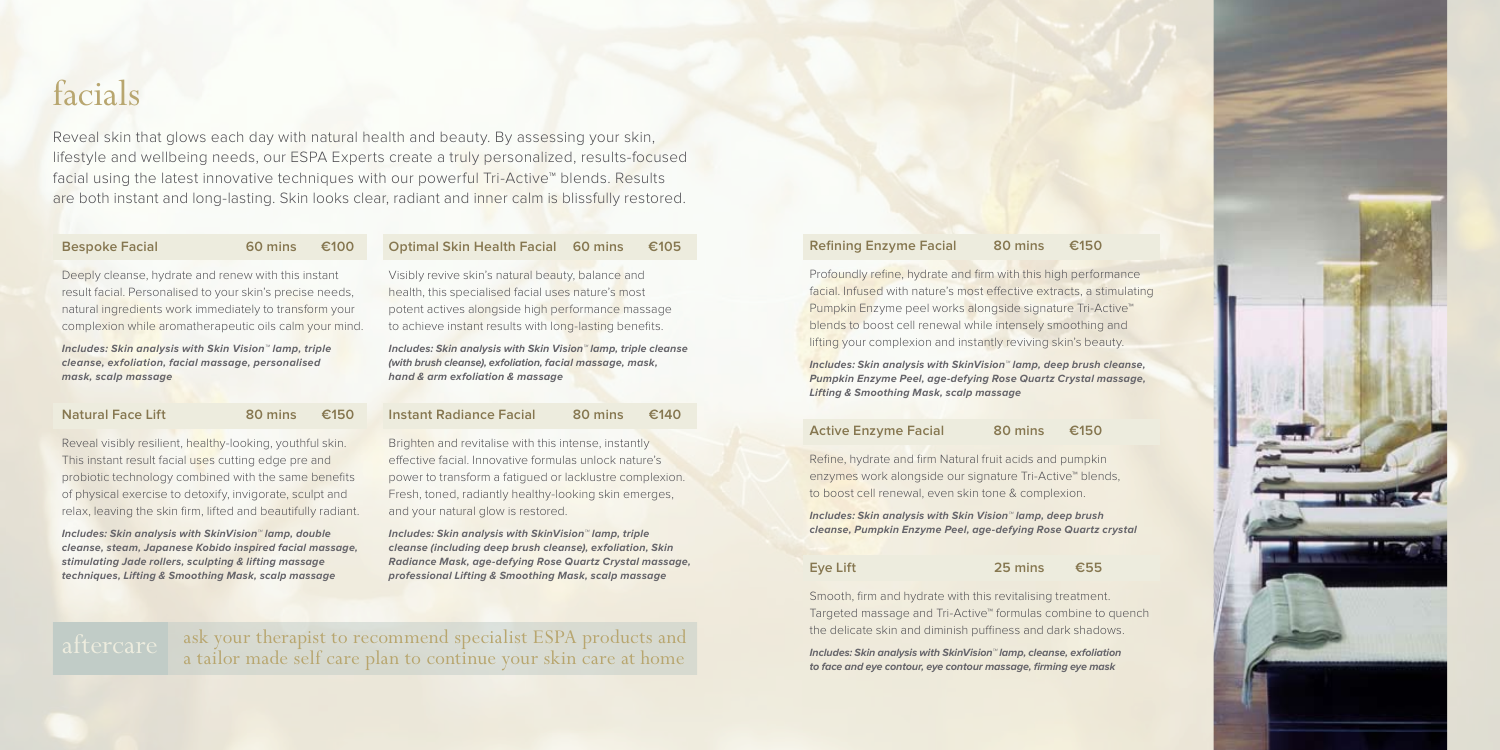# massage

Rediscover inner calm and physical wellbeing. Here, genuine care is taken to address your individual needs, with natural formulas and holistic techniques specially applied to provide a profoundly effective experience for both mind and body. Muscular tensions are released, your soul feels soothed and you emerge energised with renewed focus and lasting positivity.

**Hot Stone 60/80 mins €130/€170**

Quieten your mind, release tension and nourish your skin with this holistic experience. Personalised to your physical and emotional needs, carefully chosen aromatherapy blends relax, cleanse or energise, while advanced massage alleviates tension and a sense of inner calm is restored.

*Includes: Breath work, warming eye & neck pillows, full body aromatherapy massage, scalp massage with Rose Quartz Crystals*

Revive your body and enliven your spirit with this invigorating massage. Working swiftly and deeply where you need it most, traditional Swedish massage with pure, nourishing oils boosts circulation and alleviates tight, aching muscles.

*Includes: Full body Swedish massage, scalp massage*

Restore comfort, suppleness and movement with this intensely effective massage. Active stretching and specialised massage using expertly blended aromatherapy oils alleviate deep-seated tension.

Discover lasting relaxation for mind and body. Tailored massage with hot stones unravels persistent muscular tightness, while pure, aromatic essential oils encompass the mind to relieve stress and

*Includes: Full body aromatherapy massage* 

leave you feeling rejuvenated.

*with hot stones, scalp massage* 

You emerge strong and energised. *Includes: Full body massage, focussing on areas of concern* 

g top tip make sure to enjoy time in our thermal suite before your massage treatment to maximise effects and relaxation

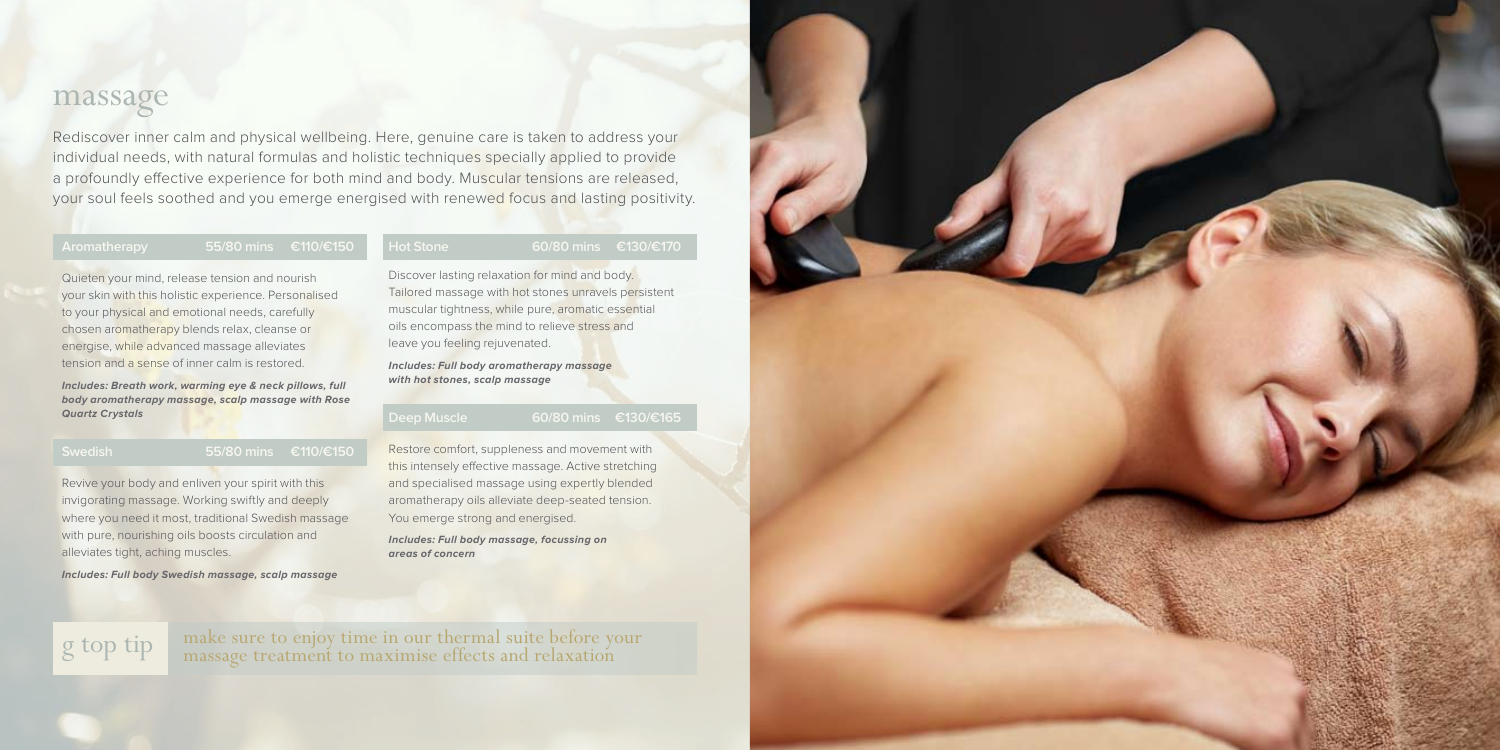# bod

Guided entirely by your personal needs, expect instant and long-lasting results from these profoundly renewing rituals. Unique in every sense, they make use of nature's most powerful and effective actives and oils, coupled with innovative techniques from our expert therapists. Your body feels rebalanced and skin's natural beauty is restored.

### **Iconic Back Face & Scalp 110 mins €195**

**Body Wrap 60 mins €100** 

Body relaxed, mind calmed, complexion transformed. This is our most renowned treatment – the ultimate face and back experience, uniting targeted massage techniques with the purest aromatherapy oils and a highly-personalised results-focused facial.

*Includes: Back exfoliation, back massage with hot stones, personalised facial, scalp massage*

| <b>Hip &amp; Thigh Toner</b> | 60 mins | €110 |
|------------------------------|---------|------|
|------------------------------|---------|------|

Transform the appearance of your hips, thighs and legs with this results-focused treatment. Powerfully detoxifying actives combine with targeted massage to help diminish cellulite and boost circulation, leaving skin smooth, supple and beautifully toned.

*Includes: Skin brushing, salt & oil scrub with iced mitt removal, detoxifying and lymphatic drainage massage techniques, deep cleansing abdomen massage, body moisturiser application*

Mud. Skin looks refined, toned and beautifully radiant, while a soothing scalp massage restores inner calm. *Includes: Skin brush, body exfoliation, algae or* 

Purify your body or deeply replenish your skin with this personalised body wrap. Reveal instant results from naturally detoxifying Algae or nourishing Marine

*mud wrap, scalp massage*

**Sea Salt Smoother 25 mins €60**

Exfoliate and infuse the body with rich nourishment. A natural blend of sea salts and the purist oils revives skin's natural softness and glow with this intensely smoothing exfoliating treatment.

*Includes: Salt & oil full body exfoliation* 

aftercare ask your therapist to recommend specialist ESPA products and a tailor made self care plan to continue your skin care at home

# wellness

Rediscover resilience, vitality and physical wellbeing from these powerful and effective treatments. Our wellness treatments address issues and offering solutions to help achieve inner calm, restful sleep, a reinforced immune system and ultimate balance to support us along the path to wellbeing.

### **Mindful Massage 80 mins €155**

Soothe stress and blissfully return body and mind to the present moment. Gentle guided breathing and visualisation combine with a deeply therapeutic massage to release physical and emotional anxieties, relax the mind and restore a positive spirit.

*Includes: Breath work and visualisation, massage to metamorphic zones of the feet, full body massage, scalp massage with warm rose quartz crystals*

**Mindful Facial 80 mins €145**

Soothe, nurture and revitalise skin and mind with this holistic personalised facial. Warmed herbal poultices unite with therapeutic hands to rejuvenate skin and calm a busy mind. Emerge feeling relaxed and nurtured, with beautifully smooth, radiant skin.

*Includes: Breathing and visualisation techniques, triple cleanse, personal skinvision™ analysis, facial massage with herbal poultice and rose quartz crystals, overnight hydration therapy, scalp or hand and arm massage*

### **Strength & Resilience Massage 6150** 80 mins €150

Transform mind & body, release muscular tension and rediscover a sense of wellbeing with this resilience boosting massage. Inspired by the arduous migration of the painted lady butterfly, this revitalising massage uses aromatherapeutic oils, yogic stretches and deep muscle massage to boost energy levels and support the immune system. Emerge stronger and more resilient, ready to face life's journey.

*Includes: Yogic stretching, reflex zone foot massage, back massage, sinus release, scalp massage*

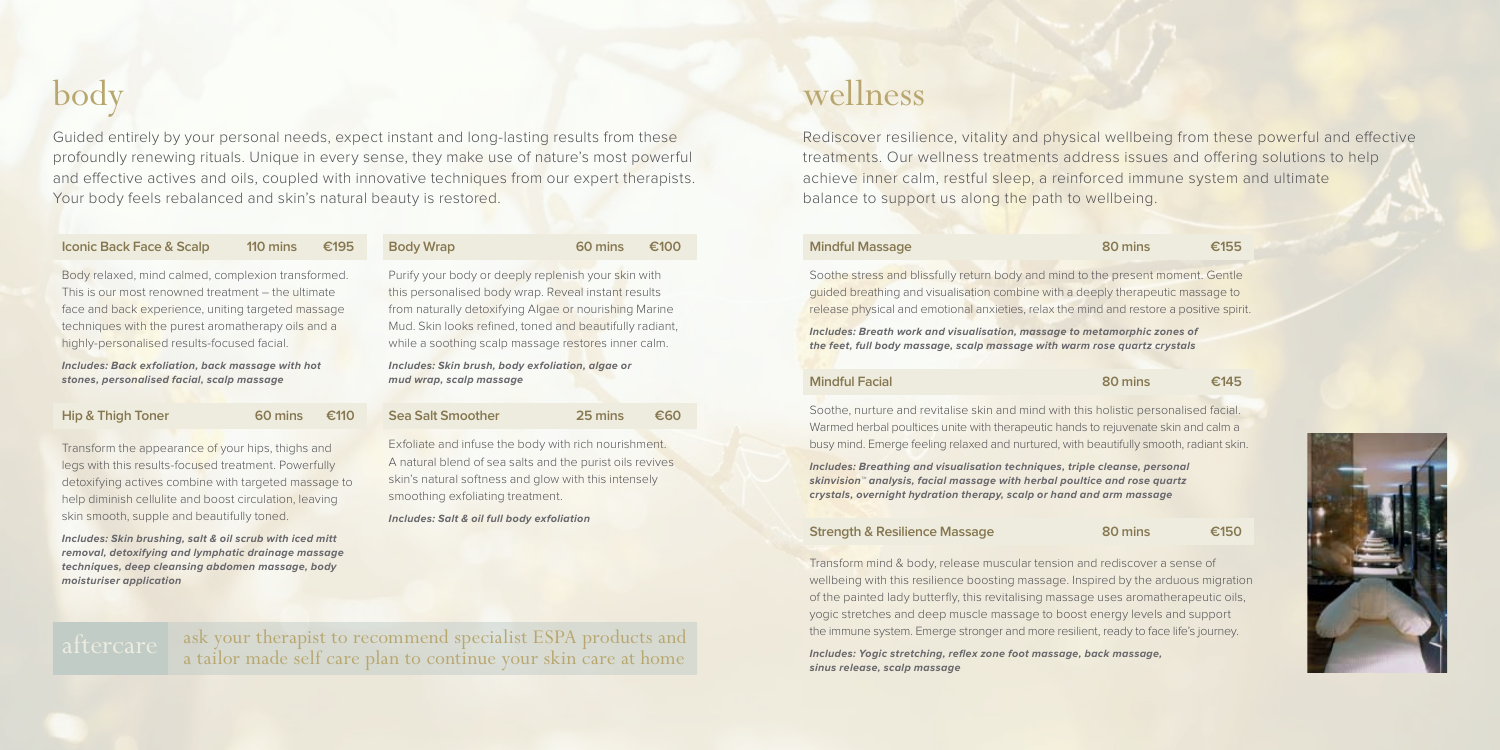### **Deep Cleansing Facial**

**60 mins €100.00**

Cleanse, hydrate and renew with instant results facial. Personalised to your skins exact needs, Tri-Active™ formulas work to purify and reawaken your skin while aromatherapeutic oils calm your mind.

*Includes: Skin analysis with skinvision™ lamp, triple cleanse, exfoliation, facial massage, personalised mask, scalp massage*

### **Hot Stone Massage**

### **60 mins/ 80 mins €130 / €170**

Discover lasting relaxation for mind and body. Tailored massage with hot stones unravels persistent muscular tightness, while aromatic essential oils encompass the mind to relieve stress and leave you feeling rejuvenated.

### *Includes: Full body aromatherapy massage with hot stones, scalp massage*

Restore comfort, suppleness and movement with this intensely effective massage. Active stretching & specialised massage using expertly blended aromatherapy oils alleviate deep-seated tension. Emerge strong and energised.

*Includes: Full body massage, focussing on areas of concern*

# **Deep Cleansing Back Treatment 60 mins €100.00**

Relax and revive body and mind with this targeted powerful yet soothing treatment. Using selected essential oils, persistent tension in the back is eased, skin looks re-energised and a positive mindset is restored.

*Includes: Back cleanse & exfoliation, back massage, marine mud mask, lower leg massage*



# for the boys

Our ESPA face and body specifically tailored to your skin type, each one designed specifically to ensure you experience the best physical and therapeutic benefits depending on your needs.



# **Pre-Natal Relax & Restore 55 mins / 80 mins €120 / €160**

Nurture your changing body and calm your mind with this beautifully comforting treatment. Personalised to your needs and stage of pregnancy, soothing massage techniques help to ease tired muscles, hydrate the skin and evoke a state of blissful relaxation.

*Includes: Back exfoliation (if required), focussed body massage, scalp massage*

# **80 mins €145**

Relax and restore body and mind. A

nourishing full body massage and express facial leaves you feeling totally nurtured, while skin is left beautifully nourished.

*Includes: Full body massage, facial, scalp massage* 

# **Lighter Legs 40 mins €80**

Revitalise and revive tired, aching feet and legs. Soothe swollen ankles and help transform and energise heavy legs with this luxurious treatment.

*Includes: Foot Ritual, lower leg and foot exfoliation, uplifting massage*



# maternity

Specifically designed to relax the mind and restore the body during this precious time. Allow our expert therapists to bring comfort and calm, help to reduce fluid retention and release muscular tension to enhance your natural glow.

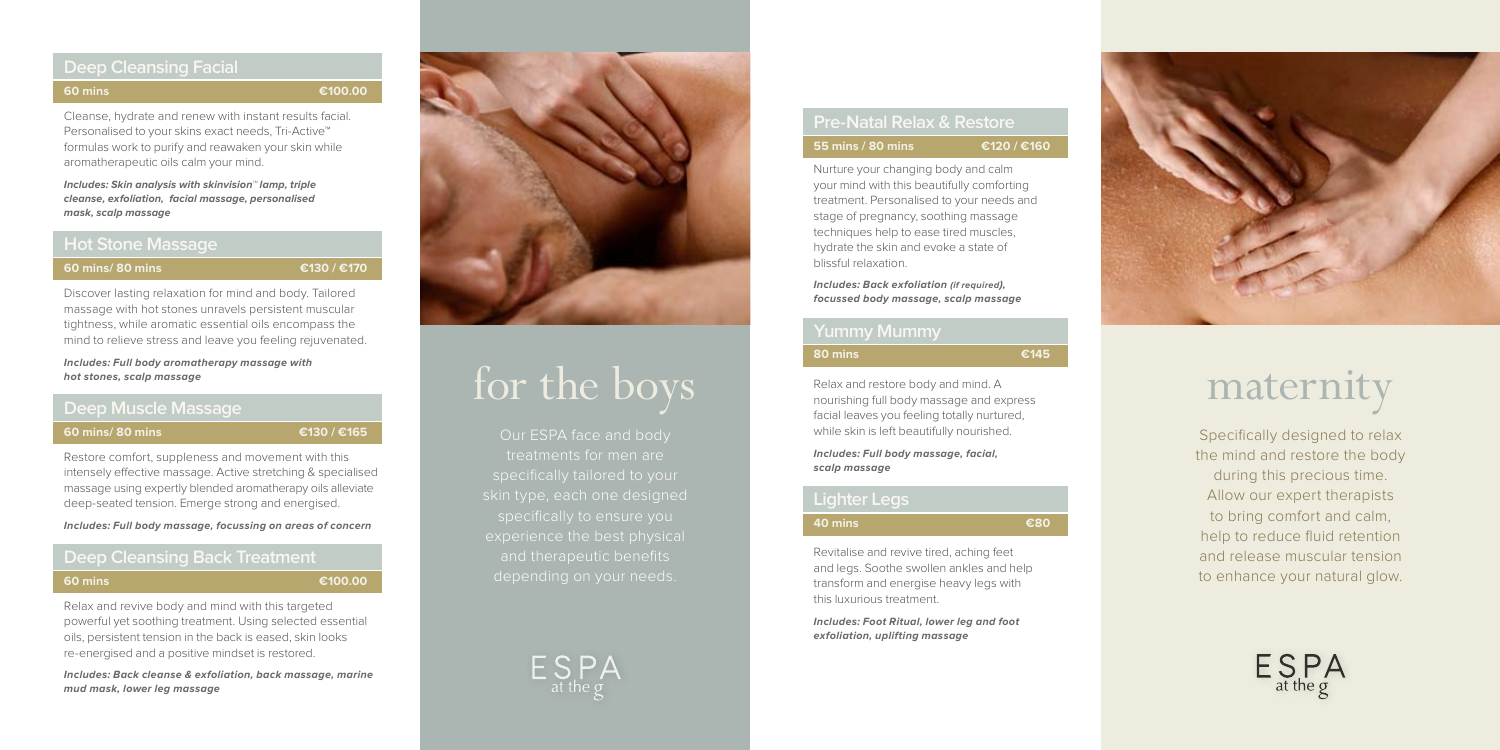# $\mathsf{ESPA}_{\mathsf{atthe}\varrho}$ spa packages



Plan your time with us around our selection of bespoke spa packages, especially designed to offer a holistic experience. All our ESPA at the g packages include one hour in our thermal suite and relaxation lounge as well as a g style treat in one of our stunning signature lounges to complement your experience. Choose the one that suits you and call us today to book.

### **Relax & Renew for Two 50 mins €230 for 2 guests Moment of Calm 135 mins €245 per person**

Inspired by the g's vivacious spirit and vibrant colours, this experience will leave you feeling uplifted and ready to walk the pink carpet.

- *Thermal suite heat experience*
- *Salt & Oil Body Scrub or an Express Facial*
- *Back, Neck & Shoulder Massage*
- *Use of the glass pavilion relaxation room*
- *A cocktail of your choice in the Signature Lounges*

Blissfully return body and mind to the present moment with this balancing experience.

- *Thermal suite heat experience*
- *Mindful Massage*
- *Mindful Facial*
- *Use of the glass pavilion relaxation room*
- *A two course healthy lunch served in the Signature Lounges*

Revive your body and enliven your spirit with this invigorating ritual.

**Energise & Refocus 110 mins €225 per person** 

- *Thermal suite heat experience*
- *Full Body Exfoliation*
- *Algae Wrap*
- *Energising Aromatherapy Massage*
- *Use of the glass pavilion relaxation room*
- *A two course healthy lunch served in the Signature Lounges*

stay over extend your five star experience and ask about our overnight bed and breakfast rates... or book a table with us for dinner

*All spa packages available Monday to Sunday. Advance booking is essential.*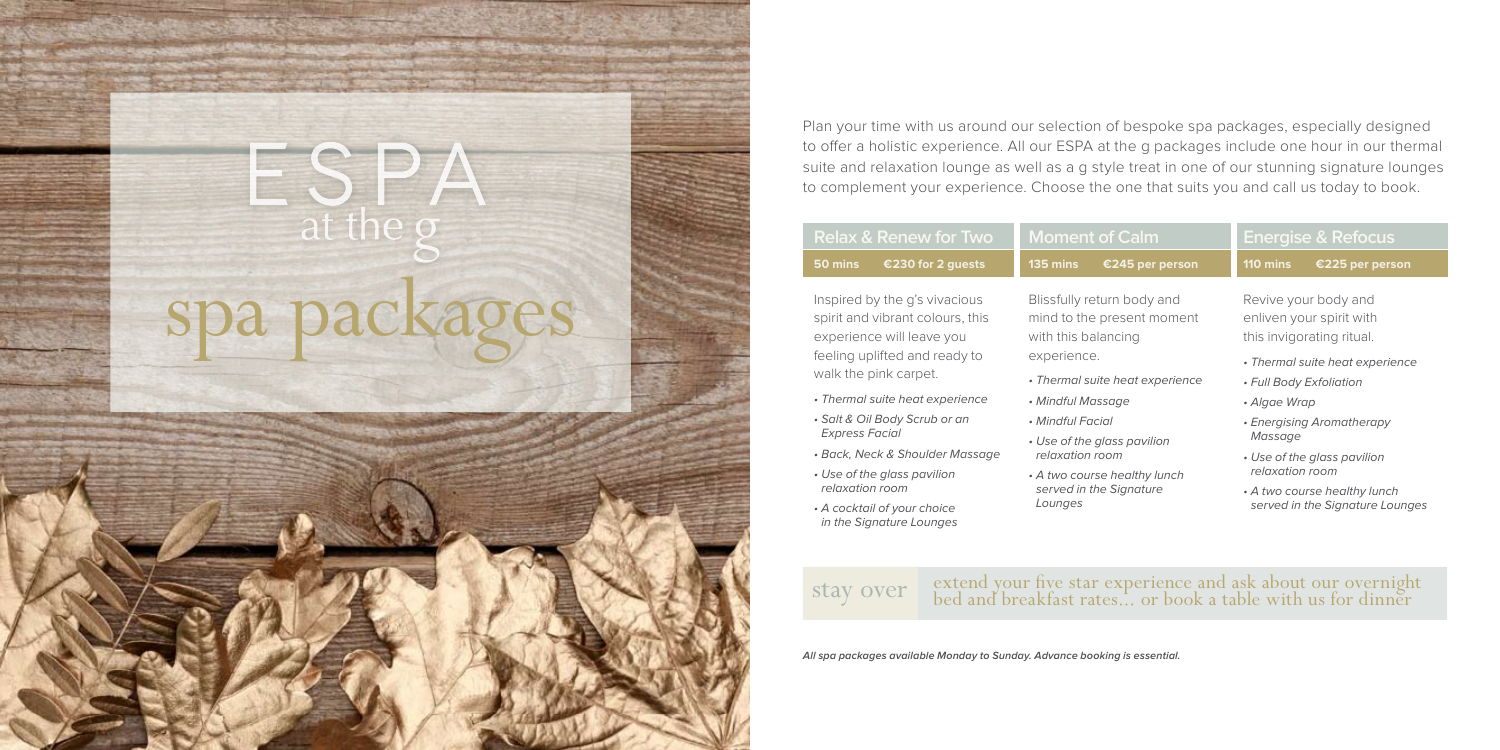# hand and foot

### **Luxury Manicure 70 mins €85**

An indulgent manicure provides long lasting results with gentle, meticulous cuticle work and deeply nourishing products to repair, replenish and condition your nails.

*Includes: Soak, cut and file, exfoliate, cuticle work, hot stone massage, paraffin wax mask, polish or buff*

### **Essential Manicure 40 mins €50**

Maintain amazing results and keep nails in good condition with this essential treatment.

*Includes: Soak, cut and file, cuticle work, application of hand cream, polish or buff*

### **File & Polish for Hand or Feet 25 mins €35**

Essential maintenance for hands or feet

*Includes: Nail file and shape, moisturiser, polish or buff*

**Luxury Pedicure 70 mins €85** 

An intensive treatment to gently remove hard skin and deeply nourish fee, repairing and replenishing the condition of skin and nails.

*Includes: Soak, cut and file, exfoliate, cuticle work, hot stone massage, paraffin wax mask, polish or buff*

**Essential Pedicure 50 mins €50**

Maintain amazing results and keep nails in good condition with this nourishing treatment.

*Includes: Soak, cut and file, cuticle work, application of foot cream, polish or buff*

| <b>OPI Gel Manicure or Pedicure</b> | 45 mins | -€50          |
|-------------------------------------|---------|---------------|
| <b>Gel Removal</b>                  |         | $\epsilon$ 15 |



Looking for the perfect gift? ESPA at the g has a range of luxurious spa treatments & products that will delight your loved ones, from 'Gifts for Her' to 'Gifts for Him' or monetary vouchers. Give the gift of wellbeing and time at ESPA at the g, a haven of rest and relaxation, with an atmosphere of sheer serenity and peace. Shop online at www.theghotel.ie/spa

# lifestyle membership

Be good to yourself. Take time out from the hustle & bustle of everyday life. Create time for you. Allow our thermal therapy and fitness suite to be part of your wellbeing. You choose how long you join for. We are here when you need us. Membership includes

- **Unlimited access to the Thermal Suite**
- **10 % savings on food & beverage charges**
- **20% savings on selected treatments**
- **Complimentary car parking**
- **Unlimited access to the fitness studio**

### JOIN FOR LONGER & RECEIVE MORE

Guests who commit to a minimum of 3 or 6 months on joining will receive the following additional benefits **3 Months Me mbership**

**• 2 guest passes per year to the fitness studio & thermal suite 6 Months Me mbership**

**• 2 guest passes per year to the fitness studio & thermal suite • A complimentary ESPA Product worth €48**

### MEMBERSHIP RATE

**1 month €80 • 3 month €200 • 6 month €350 • 1 year €650**